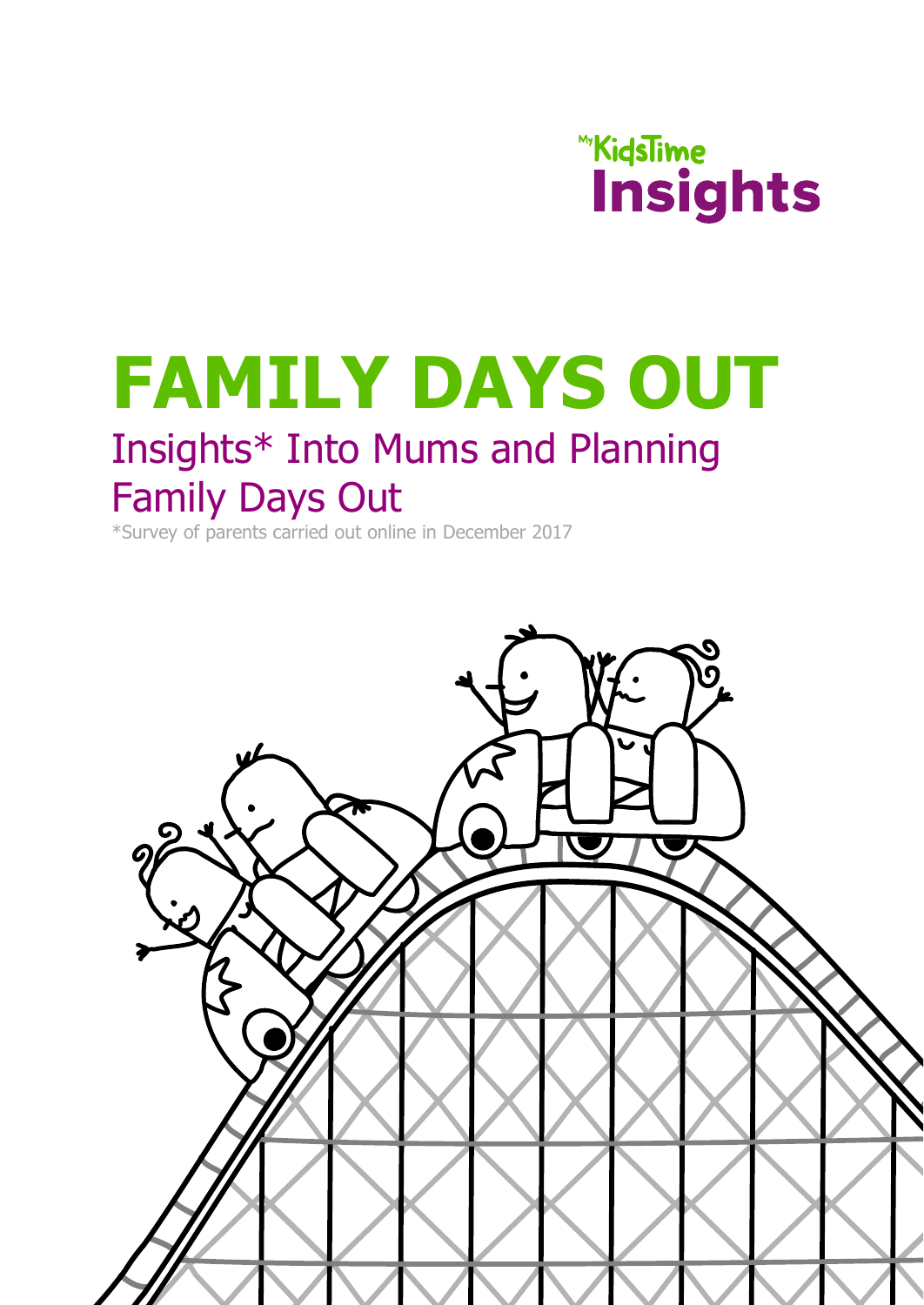## **THE MOST IMPORTANT FACTORS THAT WE HAVE UNCOVERED**

**41%**

The % families who have a family day out together once a month

**64%**

The % of families that would spend between 25 and 75 on a day out including food, tickets etc

**92%**

The % of families that travel by car for a family day out

The % of families who go<br>to a cafe or restaurant as to a cafe or restaurant as part of the day out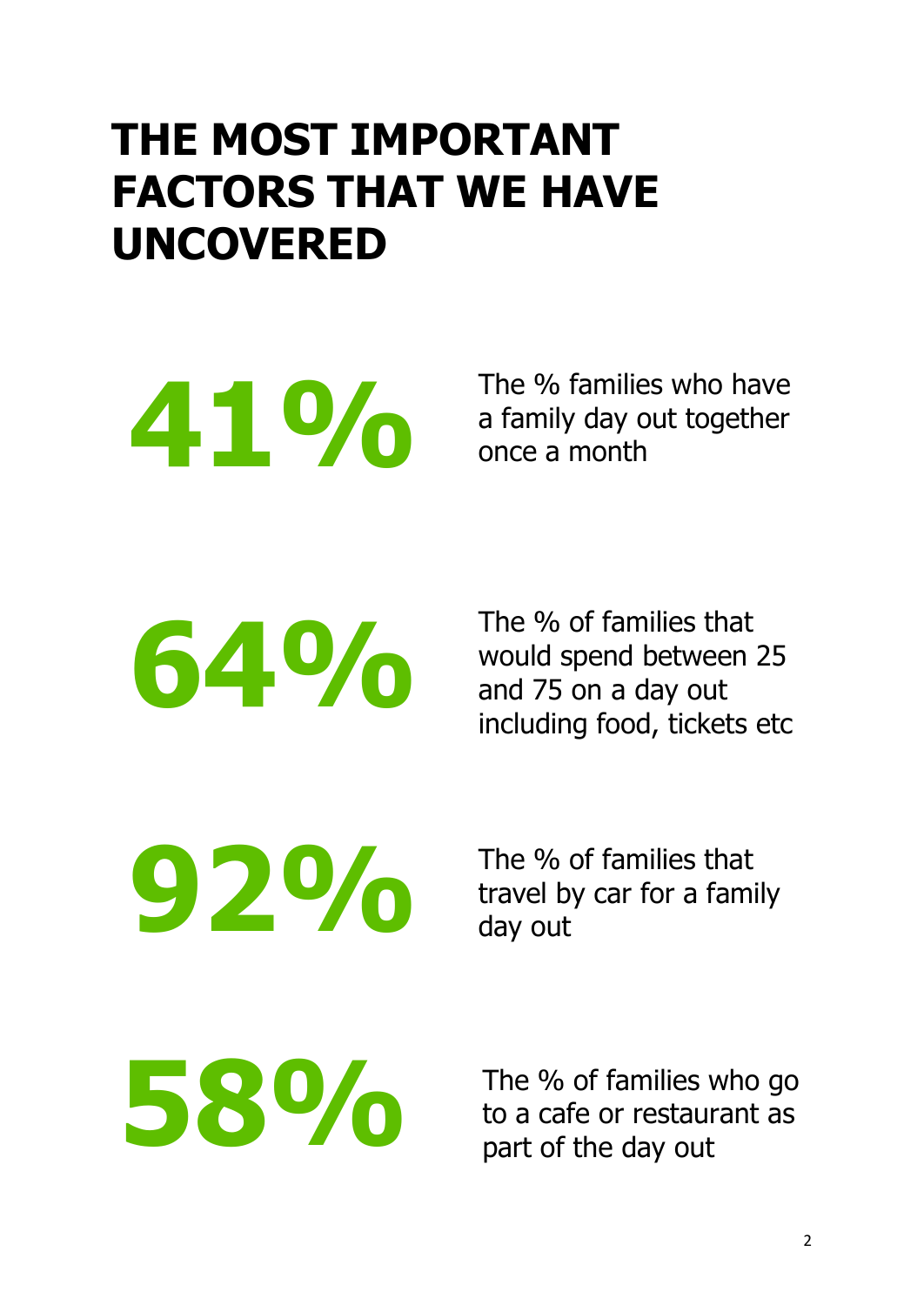## **THE TOP 5 ACTIVITIES FAMILIES ENJOY ON A DAY OUT:**

- 1. Family Walk
- 2. Cinema
- 3. Playground
- 4. Adventure Park Outdoors
- 5.Indoor play areas

The % of families who say price is the most important factor when choosing a family day out

The % parents who used Mykidstime or similar websites to find ideas for family days out

**48%**

**57%**

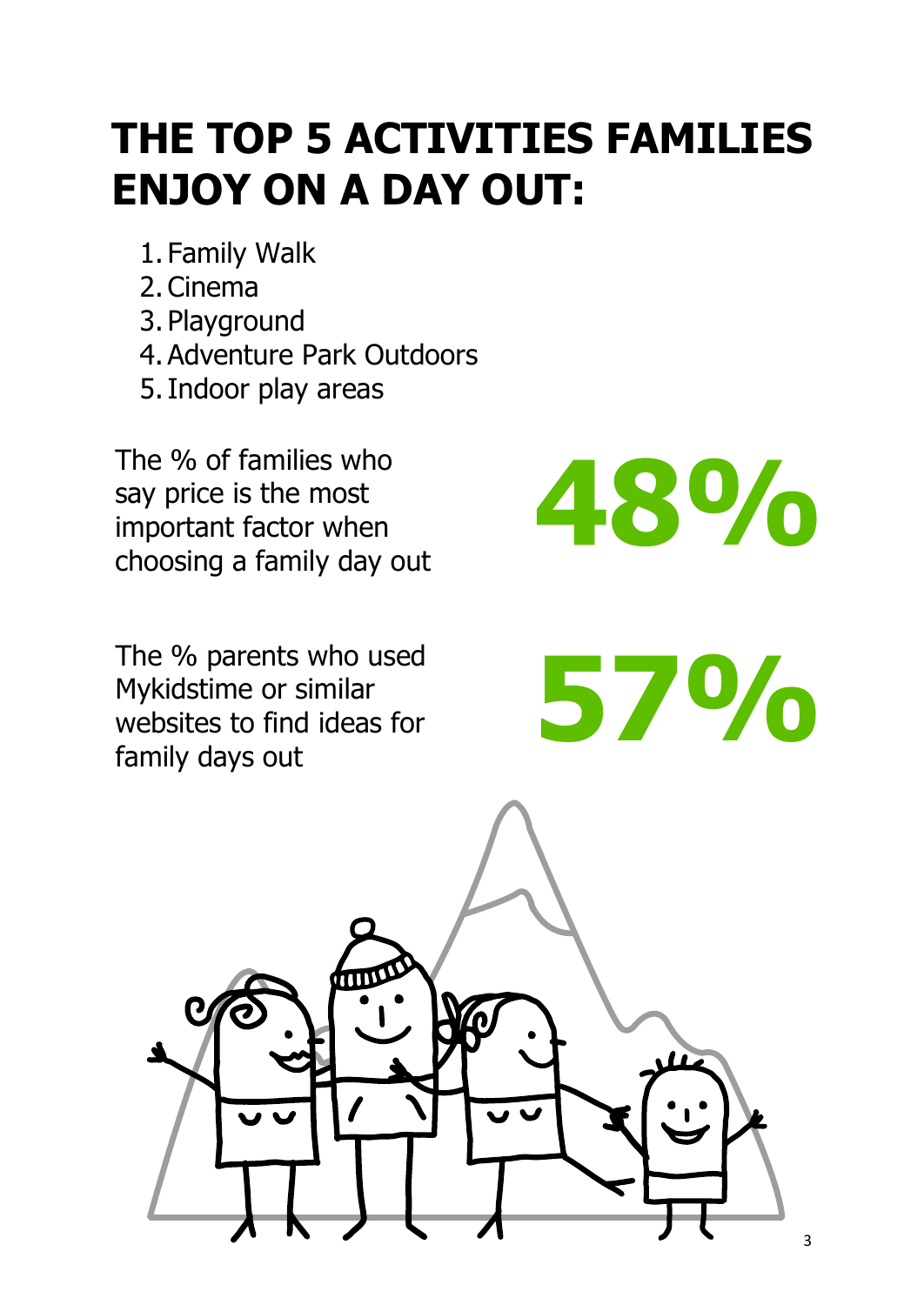## **DETAILED SURVEY RESULTS**

\*Survey of 400 parents carried out online in December 2017

#### **1. What ages are your children?**

| $0 - 2$   | 12% |
|-----------|-----|
| $3 - 4$   | 12% |
| $5 - 8$   | 30% |
| $9 - 11$  | 24% |
| $12 - 14$ | 14% |
| 15-17     | 5%  |
| $18+$     | 2%  |

#### **2. How often do you have a family day out together?**

| Once a month | 41% |
|--------------|-----|
| Once a week  | 30% |
| Less often   | 27% |
| <b>Never</b> | 2%  |

#### **3. What would you usually spend on a family day out? (including e.g. food, entry tickets etc.)**

| $0 - 25.00$                         | 9%  |
|-------------------------------------|-----|
| $25.00 - 50.00$                     | 32% |
| $50.00 - 75.00$                     | 30% |
| 75.00 - 100.00                      | 17% |
| $100.00+$                           | 9%  |
| I try and find free things to do 3% |     |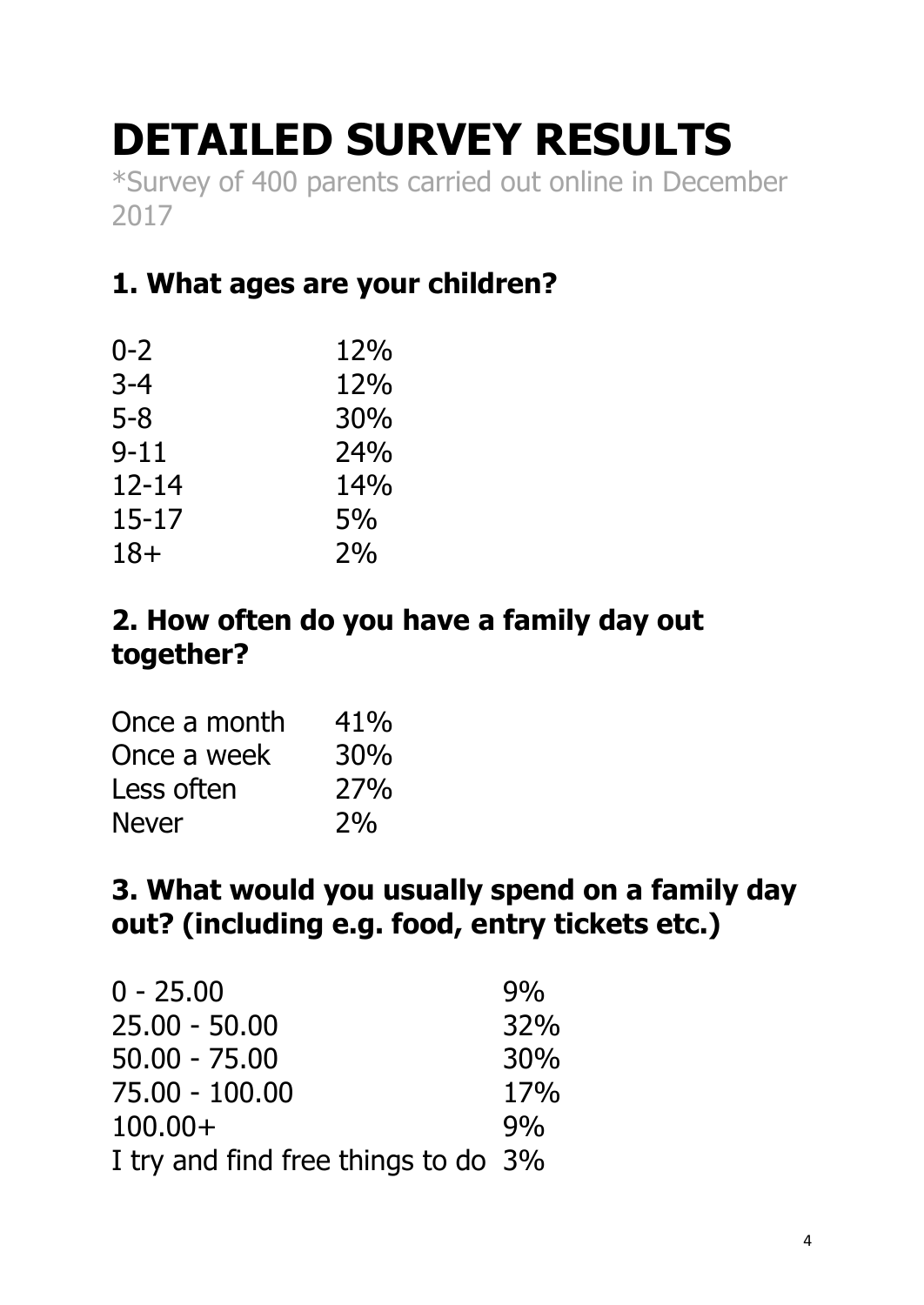#### **4. What kinds of activities do you enjoy on a family day out? (select all that apply)**

| <b>Family Walk</b>             | 69% |
|--------------------------------|-----|
| Cinema                         | 59% |
| Playground                     | 59% |
| <b>Adventure Park Outdoors</b> | 47% |
| Indoor play areas              | 37% |
| Watersports                    | 29% |
| <b>Museum</b>                  | 23% |
| Attending a sporting event     | 21% |
| <b>Theatre</b>                 | 19% |
| Tour                           | 16% |
| Sports club social events      | 12% |

#### **5. How do you usually travel for family days out?**

| Car        | 92% |
|------------|-----|
| Walk       | 4%  |
| <b>Bus</b> | 3%  |
| Train      | 2%  |

#### **6. How do you usually eat on a family day out?**

| Go to a cafe or restaurant as part of the day 58% |       |
|---------------------------------------------------|-------|
| Pack a picnic                                     | 23%   |
| Go to a fast food outlet                          | 11%   |
| Buy a picnic or supplies along the way            | $6\%$ |
| Wait until you get home                           | 2%    |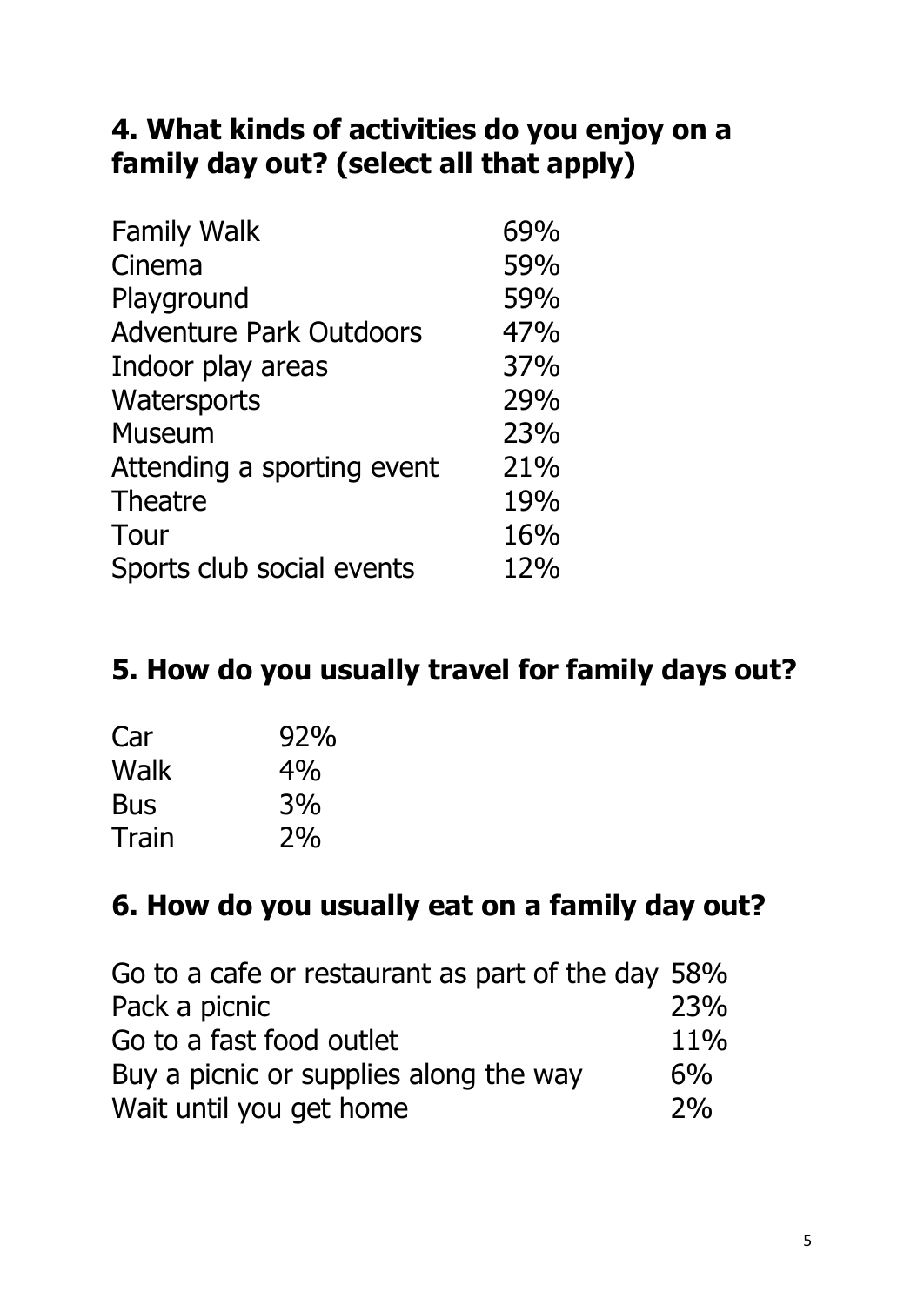#### **7. How do you usually find out ideas for family days out?**

| Mykidstime or similar websites  | 57%   |
|---------------------------------|-------|
| Friends & family                | 22%   |
| Facebook groups I'm in          | 12%   |
| Local paper                     | 3%    |
| Flyers or notice boards locally | 3%    |
| Radio ads                       | 2%    |
| Google                          | $1\%$ |

#### **8. What factors are important when choosing somewhere for a family day out?**

| Caters for different ages       | <b>54%</b> |
|---------------------------------|------------|
| Price                           | 48%        |
| Proximity to Home               | 47%        |
| Discounts/offers are available  | 35%        |
| Gets everyone away from screens | 34%        |
| Duration of activity            | 22%        |

#### **9. What is the most you would expect to pay for a family ticket to an attraction?**

| 25.00 - 50.00  | 72%        |
|----------------|------------|
| 50.00 - 100.00 | <b>24%</b> |
| $100.00+$      | 3%         |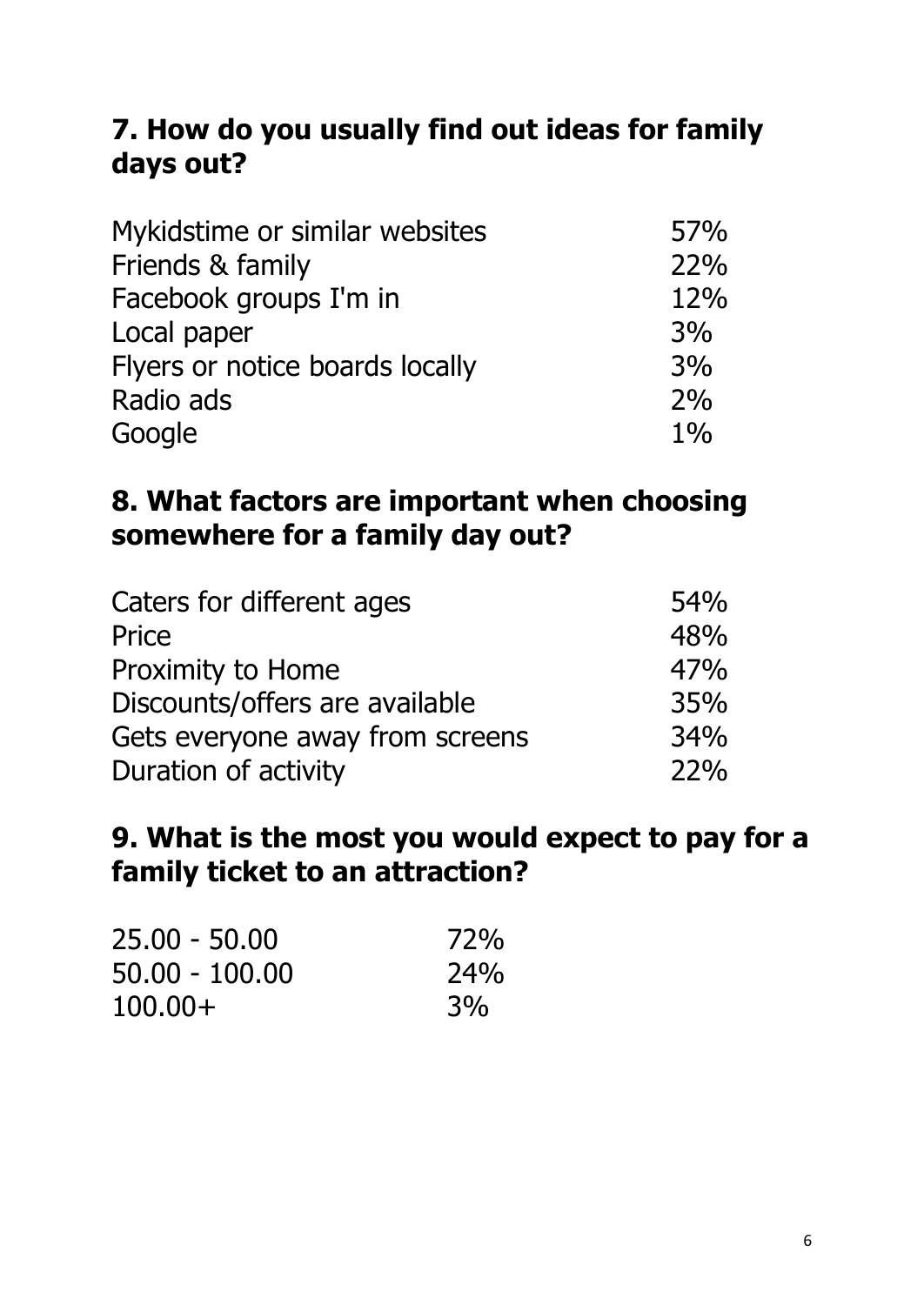#### **Any other thoughts or comments on family days out?**

"Access for buggies/changing facilities/kid menu are important to me"

"As a family of 6 it can be costly. If more places were to do offers/deals it would help."

"Places that you can visit despite the weather are very appealing."

"As a single mum, it is sometimes difficult to go to a place if I don't feel it has enough safety in place. I can't take my eyes of my little girl for a minute because it is just me."

"Have reasonable Entrance Fees and families will have more money to spend within and come away with a better overall feel."

"It's not always easy to get something that all of us can do from age 12 up. Very often activities/events are geared towards younger children and those between the ages of 12 and 18 are forgotten about. Would love to see more about activities/events for older kids."